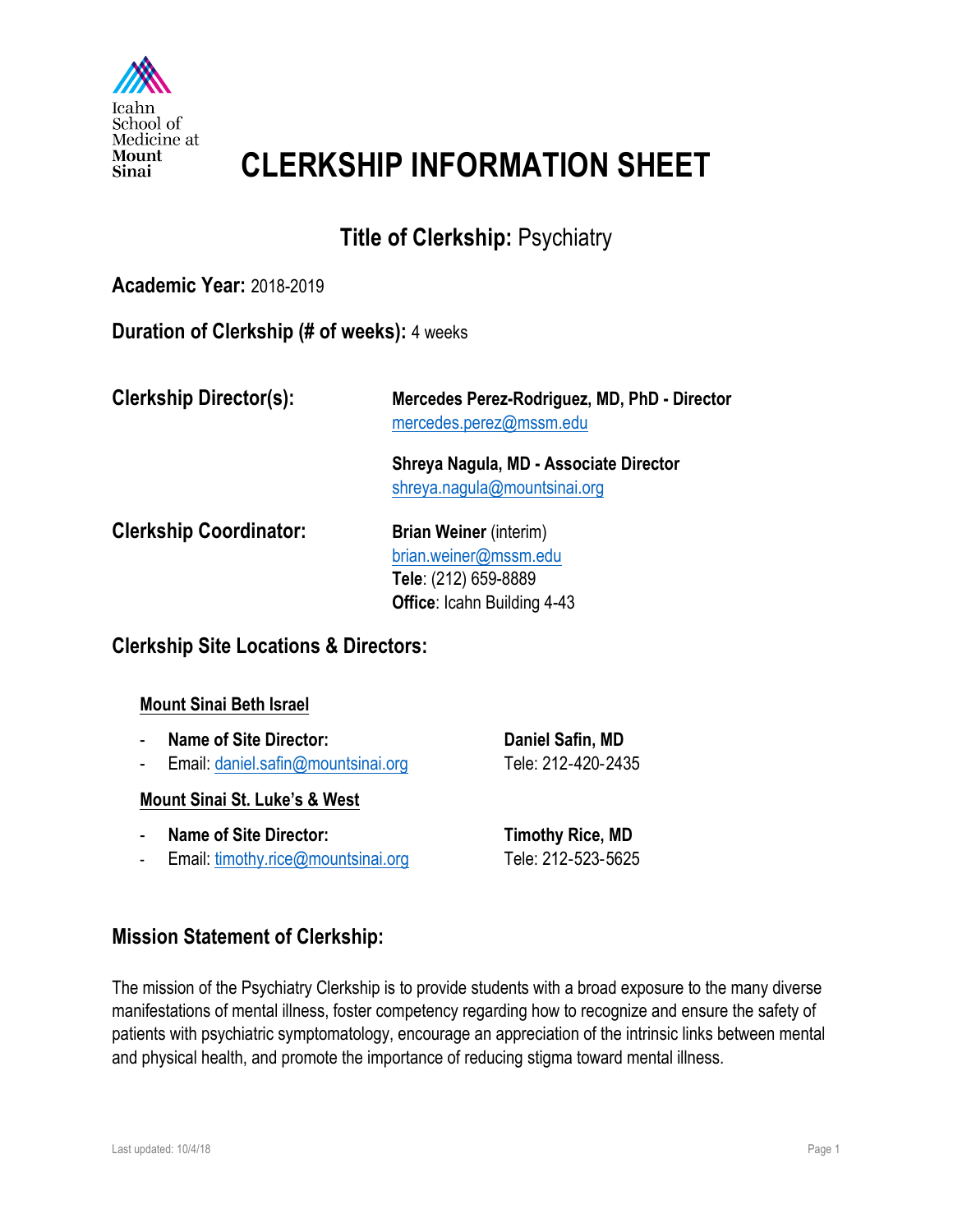

## **CLERKSHIP INFORMATION SHEET**

## **Goals of Clerkship:**

- Provide students with the opportunity to gain competency in recognizing psychiatric symptomatology in patients who present to any area of Medicine
- Provide guidance regarding the appropriate initial management of individuals with psychiatric complaints, including necessary steps to ensure the immediate safety of the patient and those around him/her
- Provide both real-life and didactic instruction to familiarize students with psychiatric treatment modalities, including neuropsychopharmacology and evidence-based psychotherapies, as well as more novel neuroscience-based approaches
- Foster an appreciation of the struggles experienced by psychiatric patients, the intrinsic connections between mental and physical health, and the importance of working to reduce societal stigma toward mental illness

## **Objectives of Clerkship:**

By the end of the clerkship students will be able to:

- Recognize key features of psychiatric illnesses in patients from a variety of clinical settings
- Demonstrate the ability to thoroughly assess a patient with potential psychiatric illness, including
	- o Conduct a complete history and mental status exam
	- $\circ$  Recognize and describe elements of the major psychiatric diagnostic categories, including presenting symptoms, phenomenology, and potential etiologies
	- o Assess potential danger to self or others
	- $\circ$  Develop a compassionate therapeutic alliance
- Formulate a psychiatric diagnosis:
	- $\circ$  Identify the major diagnostic criteria for the most common psychiatric illnesses
	- $\circ$  Demonstrate the ability to translate a patient's presenting symptoms into potential diagnostic criteria, and via clinical reasoning establish a likely differential diagnosis
	- o Communicate likely diagnoses to patient and to other professionals
- Formulate a case with a sophisticated reasoning about mental life
	- o Consider biological, psychological and social factors in the formulation of a patient's case
	- $\circ$  Understand the wider context in which an individual's symptoms are occurring and the implications for his/her overall life and functional status
- Utilize a multi-modal approach in the treatment of psychiatric disorders